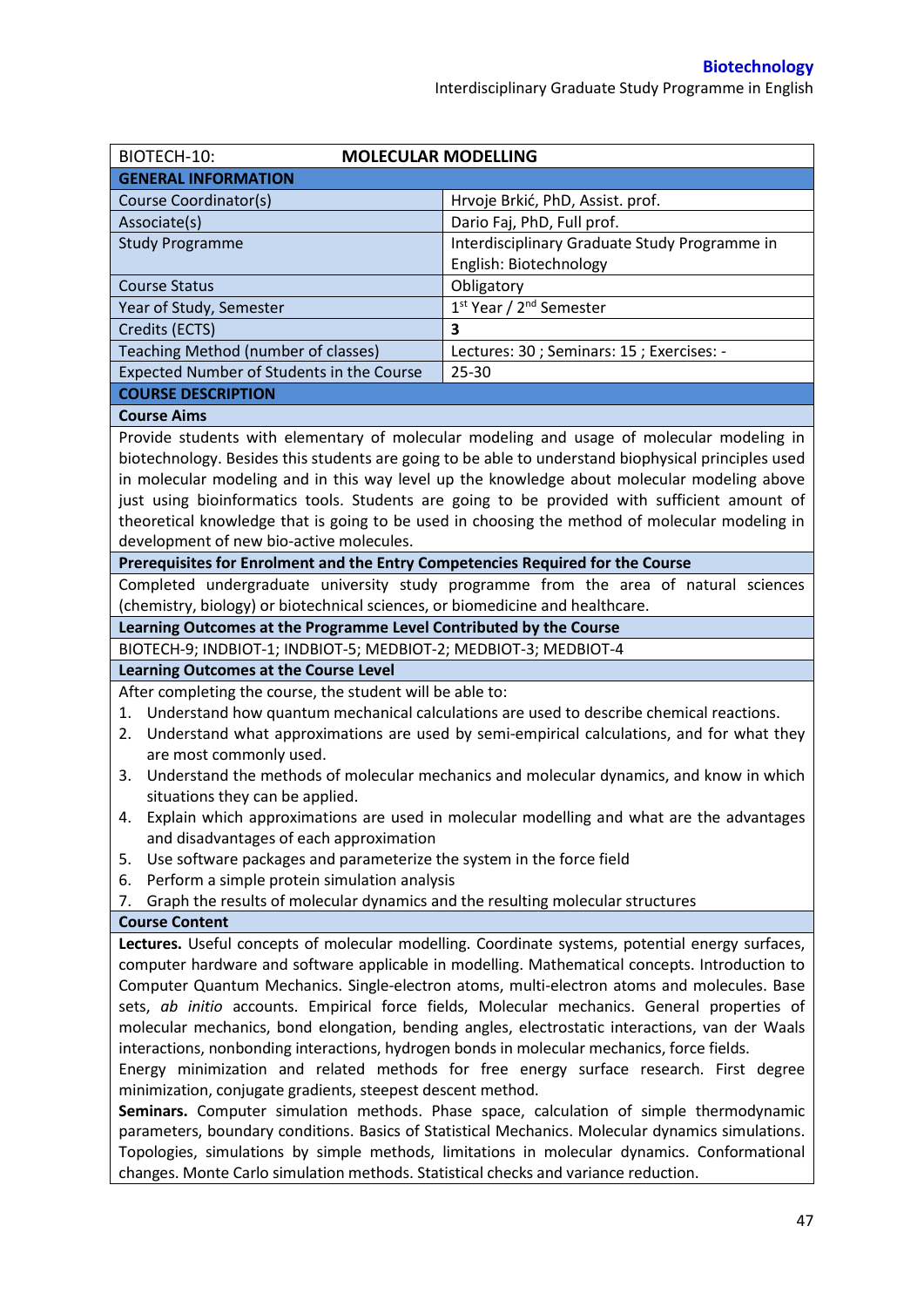Interdisciplinary Graduate Study Programme in English

Processing and displaying results. Graphical representation of time-dependent parameters, threedimensional representation of structures and chemical interactions over time.

Teaching Methods

Lectures; seminars;

Students' Obligations

Attendance at all forms of classes is mandatory and the students are obligated to attend all knowledge tests. The students may be absent from 30% (full-time students) and 50% (part-time students) of each of the forms of classes, provided that the absence is justified. An exercise or a seminar which has not been completed must be made up through a midterm exam.

**Monitoring the Activity of the Students** *(Connecting Learning Outcomes, Teaching Methods, and Grading)*

| <b>Class-related</b> | <b>ECTS</b> | Learning | <b>Student activity</b> | Evaluation   | <b>Grade points</b> |      |
|----------------------|-------------|----------|-------------------------|--------------|---------------------|------|
| activity             |             | outcome  |                         | method       | Min.                | Max. |
| Attending classes    | 0,2         | $1 - 7$  | Attendance at           | Keeping      | 1                   | 5    |
| (lectures)           |             |          | classes, and            | records      |                     |      |
|                      |             |          | laboratory              |              |                     |      |
| Seminar work         | 1,8         | 4,6,7    |                         | Presentation | 29                  | 45   |
|                      |             |          | Seminar work            | of seminar   |                     |      |
|                      |             |          |                         | work         |                     |      |
| Final exam           | 1           | $1 - 7$  | Studying for the        | Written      | 30                  | 50   |
|                      |             |          | final exam              | exam         |                     |      |
| <b>Total</b>         | 3           |          |                         |              | 50                  | 100  |

## Evaluation of the written part of the final exam

| Percentage of correct answers (%) | Grade |
|-----------------------------------|-------|
| >95.00                            | 50    |
| 90.00-94.99                       | 47    |
| 85.00-89.99                       | 45    |
| 80.00-84.99                       | 40    |
| 75.00-79.99                       | 38    |
| 70.00-74.99                       | 35    |
| 65.00-69.99                       | 33    |
| 60.00-64.99                       | 30    |

## *Forming the final grade:*

The points granted for the final exam are added to the grade points awarded during class attendance. The grading process is conducted by absolute distribution, i.e. based on total achievements, and compared to the numerical system in the following manner:

A – Excellent (5): 90-100 grade points; B – Very Good (4): 80-89.99 grade points; C – Good (3): 65- 79.99 grade points;  $D$  – sufficient (2): 50-64.99 grade points.

| Mandatory Literature (available in the library and via other media) |                                       |                                 |  |  |  |  |  |
|---------------------------------------------------------------------|---------------------------------------|---------------------------------|--|--|--|--|--|
| Title                                                               | Number of<br>copies in the<br>library | Availability via<br>other media |  |  |  |  |  |
| Andrew R. Leach Molecular Modelling<br>Principles<br>and I          |                                       |                                 |  |  |  |  |  |
| applications (2 <sup>nd</sup> Ed.) Pearson Education Limited, 2001. |                                       |                                 |  |  |  |  |  |
| <b>Additional Literature</b>                                        |                                       |                                 |  |  |  |  |  |